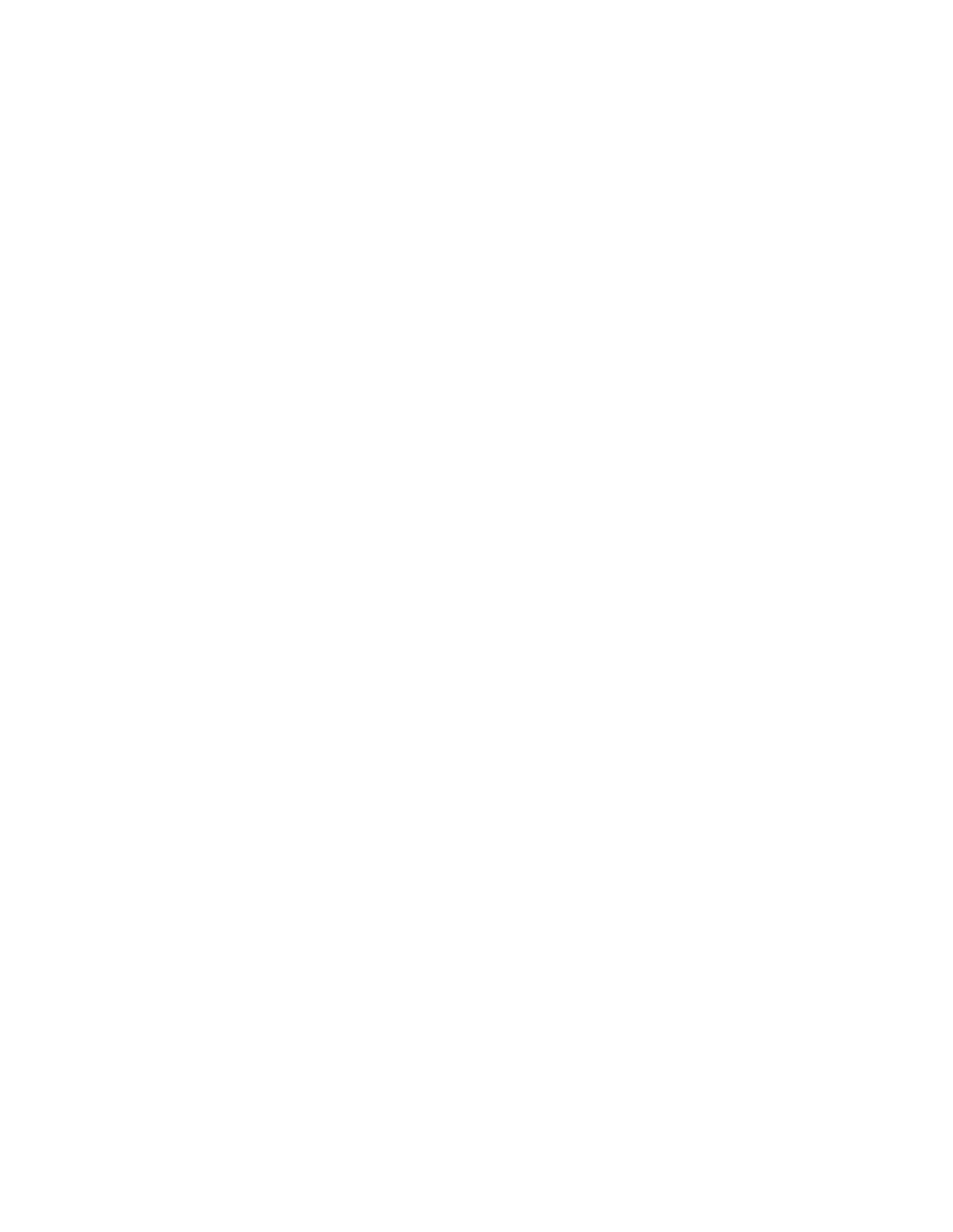### **TABLE OF CONTENTS**

# **[APPENDIX G STATISTICAL PROBABILITY ANALYSIS FOR ESTIMATING DIRECT STRIKE IMPACT AND](#page-4-0)**

#### **LIST OF TABLES**

| TABLE G-1: ESTIMATED MARINE MAMMAL EXPOSURES FROM DIRECT STRIKE OF MUNITIONS AND OTHER ITEMS BY ALTERNATIVE  G-5 |  |
|------------------------------------------------------------------------------------------------------------------|--|
| TABLE G-2: ESTIMATED SEA TURTLE EXPOSURES FROM DIRECT STRIKE OF MILITARY EXPENDED MATERIALS BY AREA AND          |  |
|                                                                                                                  |  |

### **LIST OF FIGURES**

There are no figures in this section.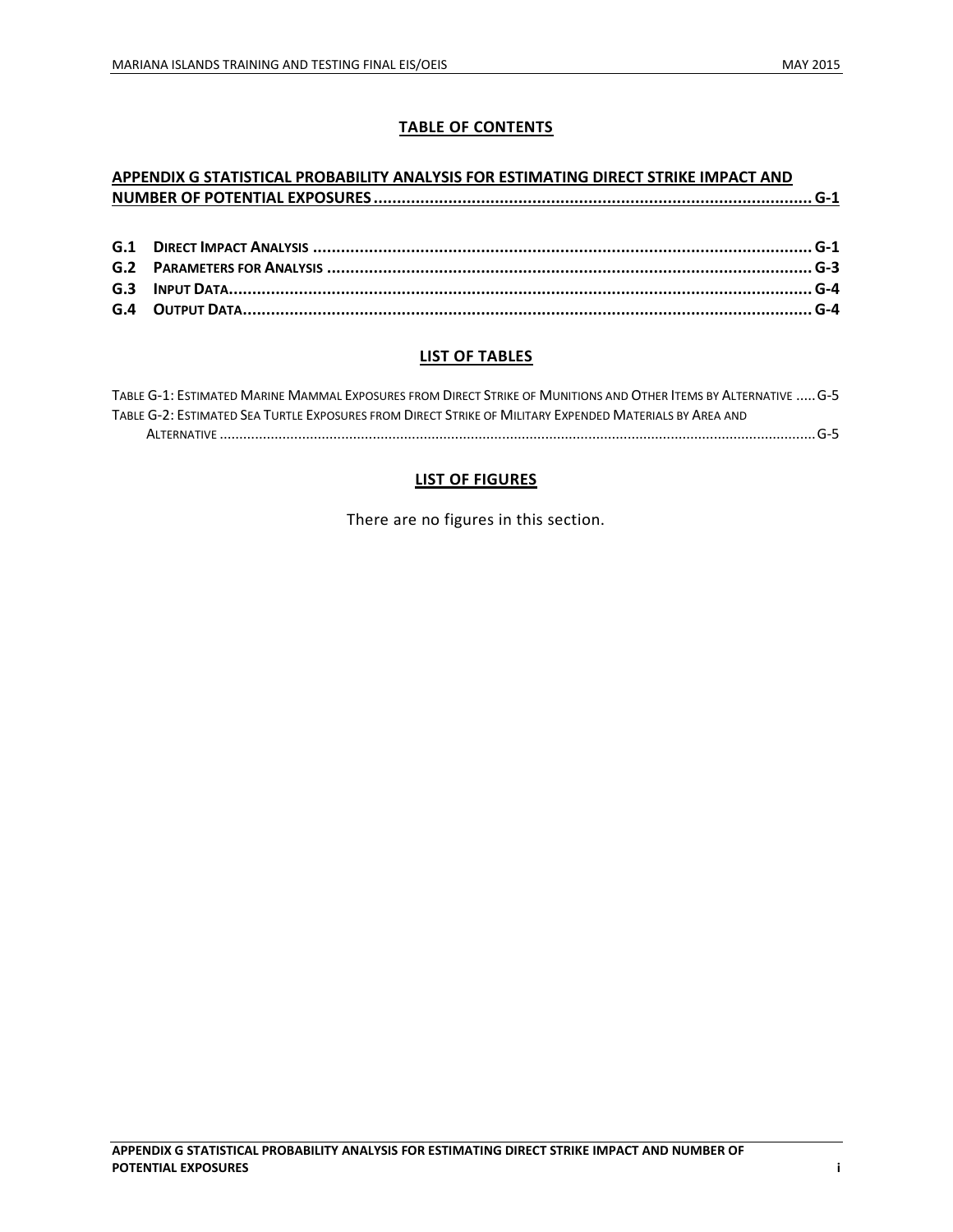This Page Intentionally Left Blank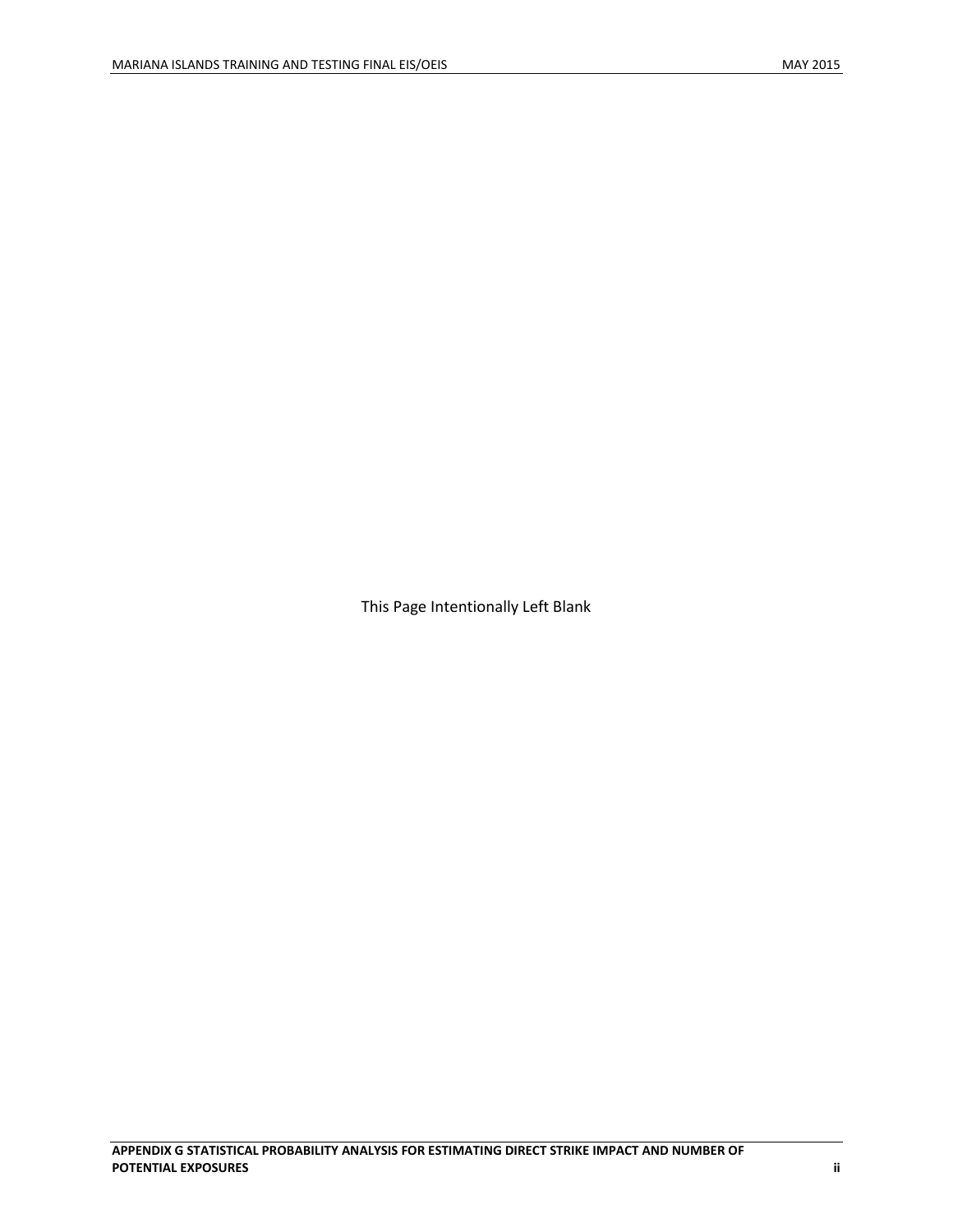## <span id="page-4-0"></span>**APPENDIX G STATISTICAL PROBABILITY ANALYSIS FOR ESTIMATING DIRECT STRIKE IMPACT AND NUMBER OF POTENTIAL EXPOSURES**

This appendix discusses the methods and results for calculating the probability of a direct strike of an animal from any military items from the proposed training and testing activities falling toward (or directed at) the sea surface. For the purposes of this appendix, military items include non-explosive practice munitions (e.g., rounds from shipboard small-arms live-fire training), sonobuoys, acoustic countermeasures, and targets. Only marine mammals and sea turtles will be analyzed using these methods because animal densities are necessary to complete the calculations, and density estimates are currently only available for marine mammals and sea turtles within the Mariana Islands Training and Testing (MITT) Study Area (Study Area). Furthermore, the analysis conducted here does not account for explosive munitions because impacts from explosives are analyzed within the United States Department of the Navy (Navy) Acoustic Effects Model.

### <span id="page-4-1"></span>**G.1 DIRECT IMPACT ANALYSIS**

A statistical probability was calculated to estimate the impact probability (P) and number of exposures (T) associated with direct impact of military items on marine animals on the sea surface within the specified training or testing area (R) in which the activities are occurring. The statistical probability analysis is based on probability theory and modified Venn diagrams with rectangular "footprint" areas for the individual animal (A) and total impact (I) inscribed inside the training or testing area (R). The analysis assumes: (1) that all animals would be at or near the surface 100 percent of the time, when in fact, marine mammals spend the majority of their time underwater; and (2) that the animals are stationary, which does not account for any movement or any potential avoidance of the training or testing activity.

- 1. A = length\*width, where the individual animal's width (breadth) is assumed to be 20 percent of its length for marine mammals and 112 percent of its length for sea turtles. This product for A is multiplied by the number of animals  $N_a$  in the specified training or testing area (i.e., product of the highest average seasonal animal density [D] and training or testing area [R]: N<sub>a</sub> = D\*R) to obtain the total animal footprint area  $(A^*N_a = A^*D^*R)$  in the training or testing area. As a worst case scenario, the total animal footprint area is calculated for the species with the highest average seasonal density in the training or testing area with the highest use of military items within the entire Study Area.
- 2.  $I = N_{\text{min}}$ \*length\*diameter, where  $N_{\text{min}}$  = total annual number of military items for each type, and "length" and "diameter" refer to the individual military equipment dimensions. For each type, the individual impact footprint area is multiplied by the total annual number of military items to obtain the type-specific impact footprint area ( $I = N_{\text{mun}}*$ length\*diameter). Each training or testing activity uses one or more different types of military items, each with a specific number and dimensions, and several training and testing activities occur in a given year. When integrating over the number of military items types for the given activity (and then over the number of activities in a year), these calculations are repeated (accounting for differences in dimensions and numbers) for all military items types used, to obtain the type-specific impact footprint area (I). These impact footprint areas are summed over all military items types for the given activity, and then summed (integrated) over all activities to obtain the total impact footprint area resulting from all activities occurring in the training or testing area in a given year.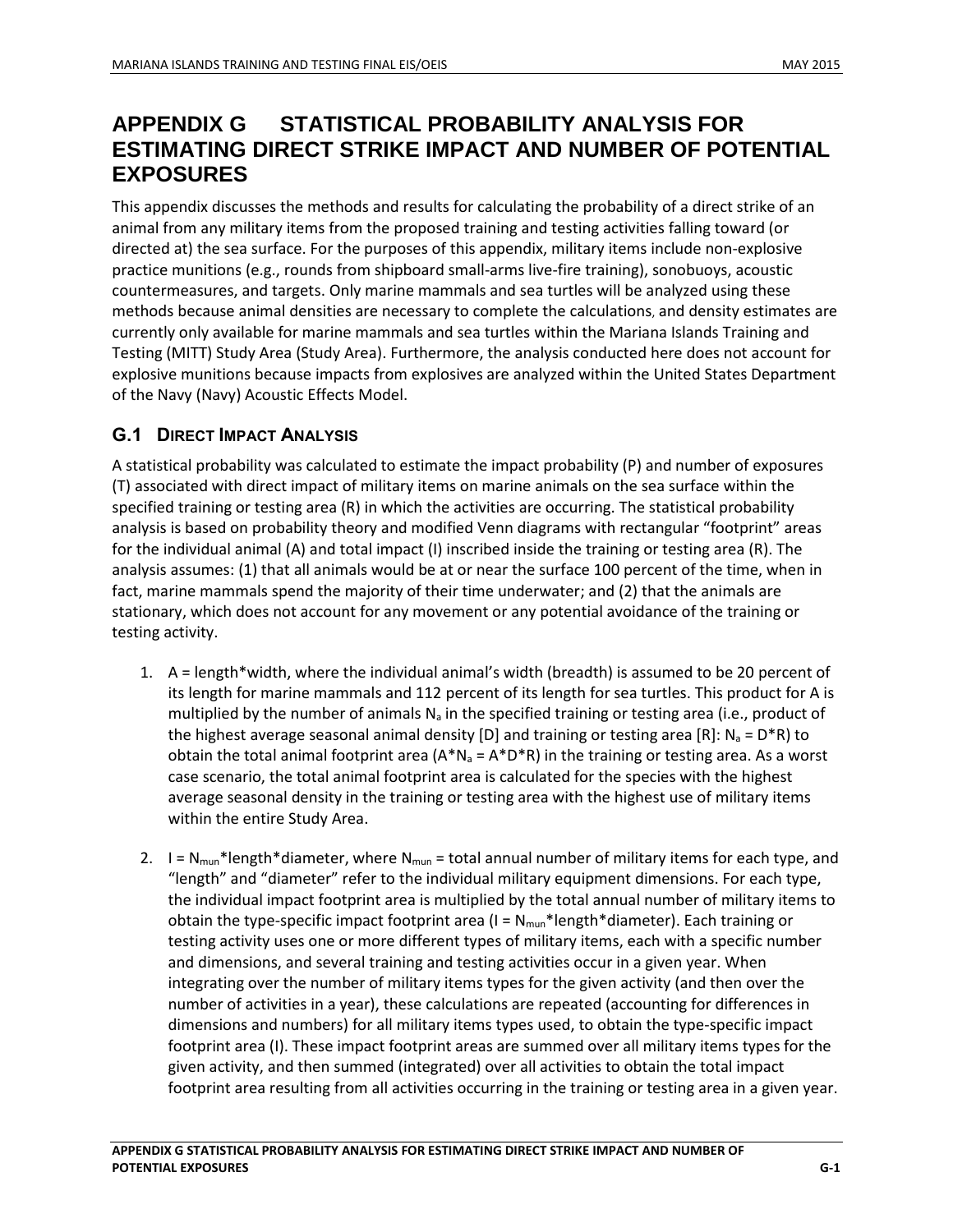As a worst case scenario, the total impact footprint area is calculated for the training or testing area with the highest use of military items within the entire Study Area.

Though marine mammals and sea turtles are not randomly distributed in the environment, a random point calculation was chosen due to the intensive data needs that would be required for a calculation that incorporated more detailed information on an animal's or military item's spatial occurrence.

The analysis is expected to provide an overestimation of the probability of a strike for the following reasons: (1) it calculates the probability of a single military item (of all the items expended over the course of the year) hitting a single animal at its species' highest seasonal density; (2) it does not take into account the possibility that an animal may avoid military activities; (3) it does not take into account the possibility that an animal may not be at the water surface; (4) it does not take into account that most projectiles fired during training and testing activities are fired at targets, so only a very small portion of those projectiles that miss the target would hit the water with their maximum velocity and force; and (5) it does not quantitatively take into account the Navy avoiding animals that are sighted through the implementation of mitigation measures.

The likelihood of an impact is calculated as the probability (P) that the animal footprint (A) and the impact footprint (I) will intersect within the training or testing area (R). This is calculated as the area ratio A/R or I/R, respectively. Note that A (referring to an **individual** animal footprint) and I (referring to the impact footprint resulting from the **total** number of military items  $N_{\text{mun}}$ ) are the relevant quantities used in the following calculations of single-animal impact probability [P], which is then multiplied by the number of animals to obtain the number of exposures (T). The probability that the random point in the training or testing area is within both types of footprints (i.e., A and I) depends on the degree of overlap of A and I. The probability that I overlaps A is calculated by adding a buffer distance around A based on one-half of the impact area (i.e., 0.5\*I), such that an impact (center) occurring anywhere within the combined (overlapping) area would impact the animal. Thus, if L<sup>i</sup> and Wi are the length and width of the impact footprint such that L<sub>i</sub>\*W<sub>i</sub> = 0.5\*I and W<sub>i</sub>/L<sub>i</sub> = L<sub>a</sub>/W<sub>a</sub> (i.e., similar geometry between the animal footprint and impact footprint), and if  $L_a$  and  $W_a$  are the length and width (breadth) of the individual animal such that  $L_a^*W_a = A$  (= individual animal footprint area), then, assuming a purely static, rectangular scenario (Scenario 1), the total area A<sub>tot</sub> =  $(L_a + 2^*L_i)^*(W_a + 2^*W_i)$ , and the buffer area A<sub>buffer</sub> =  $A_{\text{tot}} - L_a^* W_a$ .

Four scenarios were examined with respect to defining and setting up the overlapping combined areas of A and I:

- 1. **Scenario 1:** Purely static, rectangular scenario. Impact is assumed to be static (i.e., direct impact effects only; non-dynamic; no explosions or scattering of military items after the initial impact). Hence the impact footprint area (I) is assumed to be rectangular and given by the product of military items length and width (multiplied by the number of military items). At  $_{\text{tot}} = (L_a +$  $2^*$ L<sub>i</sub>)\*(W<sub>a</sub> + 2\*W<sub>i</sub>) and A<sub>buffer</sub> = A<sub>tot</sub> – L<sub>a</sub>\*W<sub>a</sub>
- 2. **Scenario 2:** Dynamic scenario with end-on collision, in which the length of the impact footprint (Li) is enhanced by Rn = 5 military items lengths to reflect forward momentum.  $A_{\text{tot}} = (L_a + (1 +$  $R_n$ <sup>\*</sup>L<sub>i</sub>)\*(W<sub>a</sub> + 2\*W<sub>i</sub>) and  $A_{\text{buffer}} = A_{\text{tot}} - L_a^* W_a$
- 3. **Scenario 3:** Dynamic scenario with broadside collision, in which the width of the impact footprint (W<sub>i</sub>) is enhanced by R<sub>n</sub> = 5 military items lengths to reflect forward momentum. A<sub>tot</sub> =  $(L_a + 2*W_i)*(W_a + (1 + R_n)*L_i)$  and  $A_{buffer} = A_{tot} - L_a*W_a$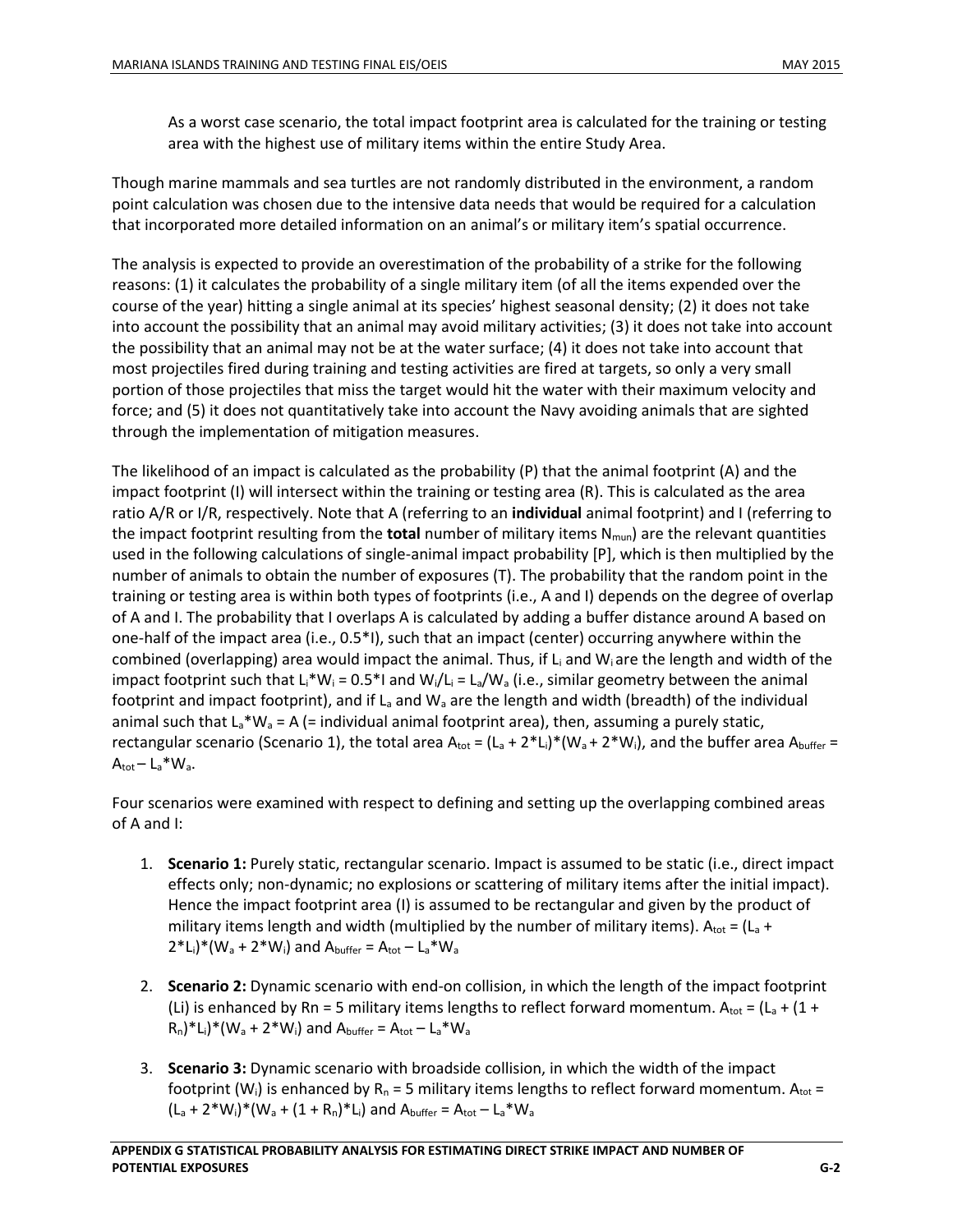4. **Scenario 4:** Purely static, radial scenario, in which the rectangular animal and impact footprints are replaced with circular footprints while conserving area. Define the radius ( $R<sub>a</sub>$ ) of the circular individual animal footprint such that  $\pi^* R_a^2 = L_a^* W_a$ , and define the radius (R<sub>i</sub>) of the circular impact footprint such that  $\pi * R_i^2 = 0.5 * L_i * W_i = 0.5 * I$ . Then  $A_{tot} = \pi * (R_a + R_i)^2$  and  $A_{buffer} = A_{tot} - \pi$  $*R_a^2$  (where π = 3.1415927).

Static impacts (Scenarios 1 and 4) assume no additional areal coverage effects of scattered military items beyond the initial impact. For dynamic impacts (Scenarios 2 and 3), the distance of any scattered military items must be considered by increasing the length (Scenario 2) or width (Scenario 3), depending on orientation (broadside versus end-on collision), of the impact footprint to account for the forward horizontal momentum of the falling object. Forward momentum typically accounts for five object lengths, resulting in a corresponding increase in impact area. Significantly different values may result from these two types of orientation. Both of these types of collision conditions can be calculated each with 50 percent likelihood (i.e., equal weighting between Scenarios 2 and 3, to average these potentially different values).

Impact probability P is the probability of impacting one animal with the given number, type, and dimensions of all military items used in training or testing activities occurring in the area per year, and is given by the ratio of total area (A<sub>tot</sub>) to training or testing area (R): P = A<sub>tot</sub>/R. Number of exposures is  $T = N^*P = N^*A_{\text{tot}}/R$ , where N = number of animals in the training or testing area per year (given as the product of the animal density [D] and range size [R]). Thus,  $N = D^*R$  and hence  $T = N^*P = N^*A_{\text{tot}}/R =$  $D^*A_{\text{tot}}$ . Using this procedure, P and T were calculated for each of the four scenarios, for Endangered Species Act (ESA)-listed marine mammals and the marine mammal and sea turtle species with the highest average seasonal density (used as the annual density value) and for each military item type. The scenario -specific P and T values were averaged over the four scenarios (using equal weighting) to obtain a single scenario -averaged annual estimate of P and T.

### <span id="page-6-0"></span>**G.2 PARAMETERS FOR ANALYSIS**

Impact probabilities (P) and number of exposures (T) were estimated by the analysis for the following parameters:

- 1. **Three proposed alternatives:** No Action Alternative, Alternative 1, and Alternative 2. Animal densities, animal dimensions, and military item dimensions are the same for the three alternatives.
- 2. **Training or Testing Area:** The MITT Study Area is an area of 1,723,577.4 square kilometers. For the sea turtle analysis, the Study Area was split into the Nearshore Area (Study Area Shallower than 200 meters [m]), and the Open Ocean (Study Area deeper than 200 m). These two training areas were chosen because there is a higher density of sea turtles in nearshore areas then in the open ocean.
- 3. **The following types of munitions or other items:**
	- a) **Small-caliber projectiles:** up to and including 0.50 caliber rounds
	- b) **Medium-caliber projectiles:** larger than 0.50 caliber rounds but smaller than 57 millimeters (mm) projectiles
	- c) **Large-caliber projectiles:** includes projectiles greater than or equal to a 57 mm projectile
	- d) **Missiles:** includes rockets and jet-propelled munitions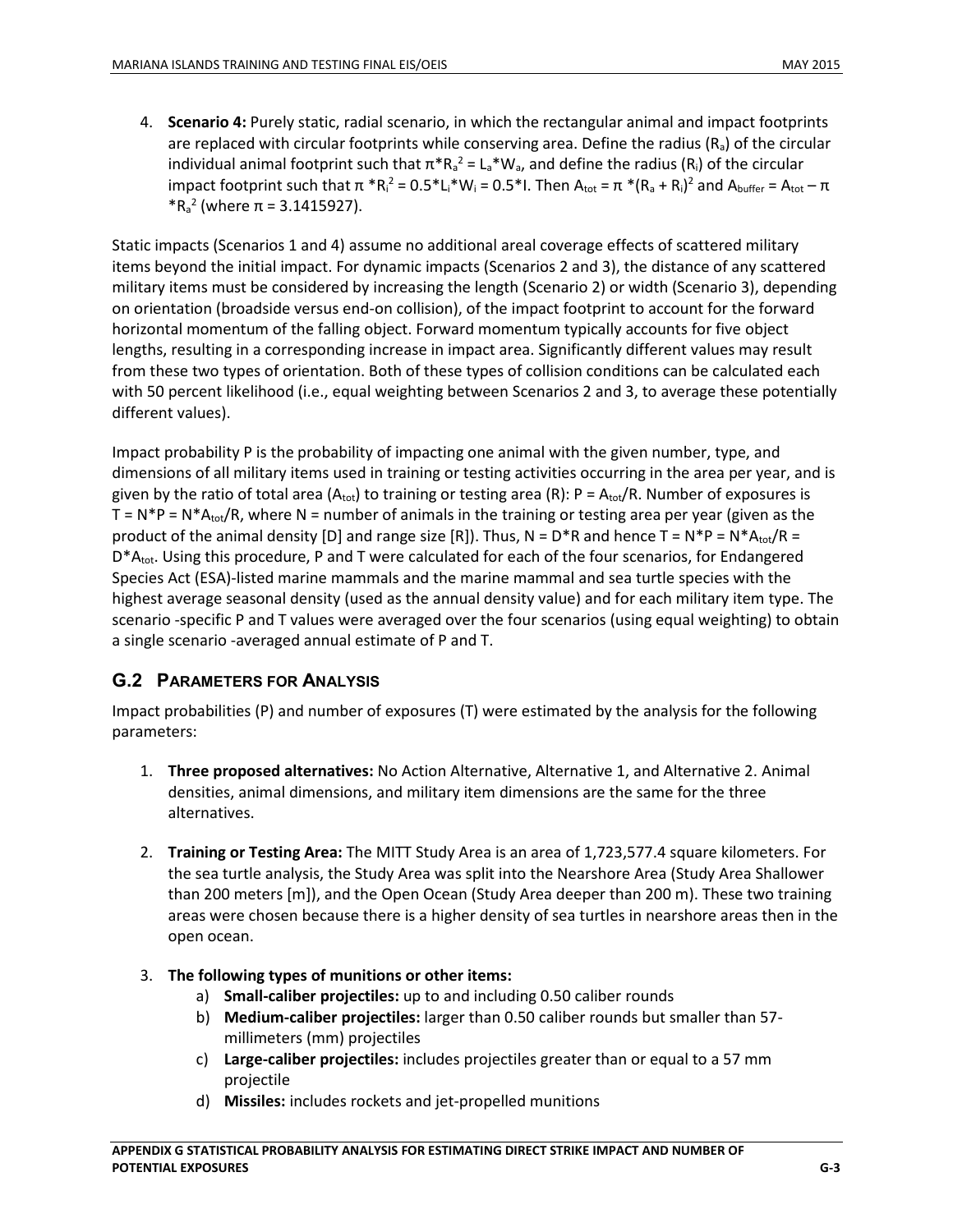- e) **Bombs:** non-explosive practice bombs and mine shapes, ranging from 10 to 2,000 pounds
- f) **Torpedoes:** includes aircraft deployed torpedoes
- g) **Sonobuoys:** includes aircraft deployed sonobuoys
- 4. **Animal species of interest:** The nine species of ESA-listed marine mammals (Humpback Whale [*Megaptera novaeangliae*], Blue Whale [*Balaenoptera musculus*], Fin Whale [*Balaenoptera physalus*], Sei Whale [*Balaenoptera borealis*], Sperm Whale [*Physeter macrocephalus*], North Pacific right whale [*Eubalaena japonica*], Hawaiian monk seal [*Monachus schauinslandi*], Dugong [*Dugong dugon*]), and the non-ESA listed marine mammal species with the highest average seasonal density (Pantropical spotted dolphin) in the Study Area. Three of the nine ESA-listed marine mammals are not expected to occur in the Study Area, and therefore were not analyzed further in this appendix (North Pacific right whale [*Eubalaena japonica*], Hawaiian monk seal [*Monachus schauinslandi*], Dugong [*Dugong dugon*]). The five sea turtle species of interest are the Green Sea Turtle (*Chelonia mydas*), the Hawksbill Sea Turtle (*Eretmochelys imbricata*), the Loggerhead Sea Turtle (*Caretta caretta*), the Olive Ridley Sea Turtle (*Lepidochelys olivacea*), and the Leatherback Sea Turtle (*Dermochelys coriacea*).

### <span id="page-7-0"></span>**G.3 INPUT DATA**

Input data for the direct strike analysis include animal species likely to be in the area and military items proposed for use under each of the three alternatives. Animal species data include: (1) species identification and status (i.e., threatened, endangered, or neither), (2) highest average seasonal density estimate for the species of interest, and (3) adult animal dimensions (length and width) for the species with the highest density. The animal's dimensions are used to calculate individual animal footprint areas (A = length\*width), and animal densities are used to calculate the number of exposures (T) from the impact probability (P): T = N\*P. Military items data include: (1) military items category (e.g., projectile, bomb, rocket, target), (2) military items dimensions (length and width), and (3) total number of military items used annually.

Military items input data, specifically the quantity (e.g., numbers of guns, bombs, and rockets), are different in magnitude among the three proposed alternatives (No Action Alternative, Alternative 1, and Alternative 2). All animal species input data, the military items identification and category, and military items dimensions, are the same for the three alternatives, only the quantities (i.e., total number of military items) are different.

### <span id="page-7-1"></span>**G.4 OUTPUT DATA**

Estimates of impact probability (P) and number of exposures (T) for a given species of interest were made for the specified training or testing area with the highest annual number of military items used for each of the three alternatives. The calculations derived P and T from the highest annual number of military items used in the Study Area for the given alternative. Differences in P and T among the alternatives arise from different numbers of events (and therefore military items) for the three alternatives.

Results for marine mammals and sea turtles are presented in [Table](#page-8-0) G-1 and [Table G-2.](#page-8-1)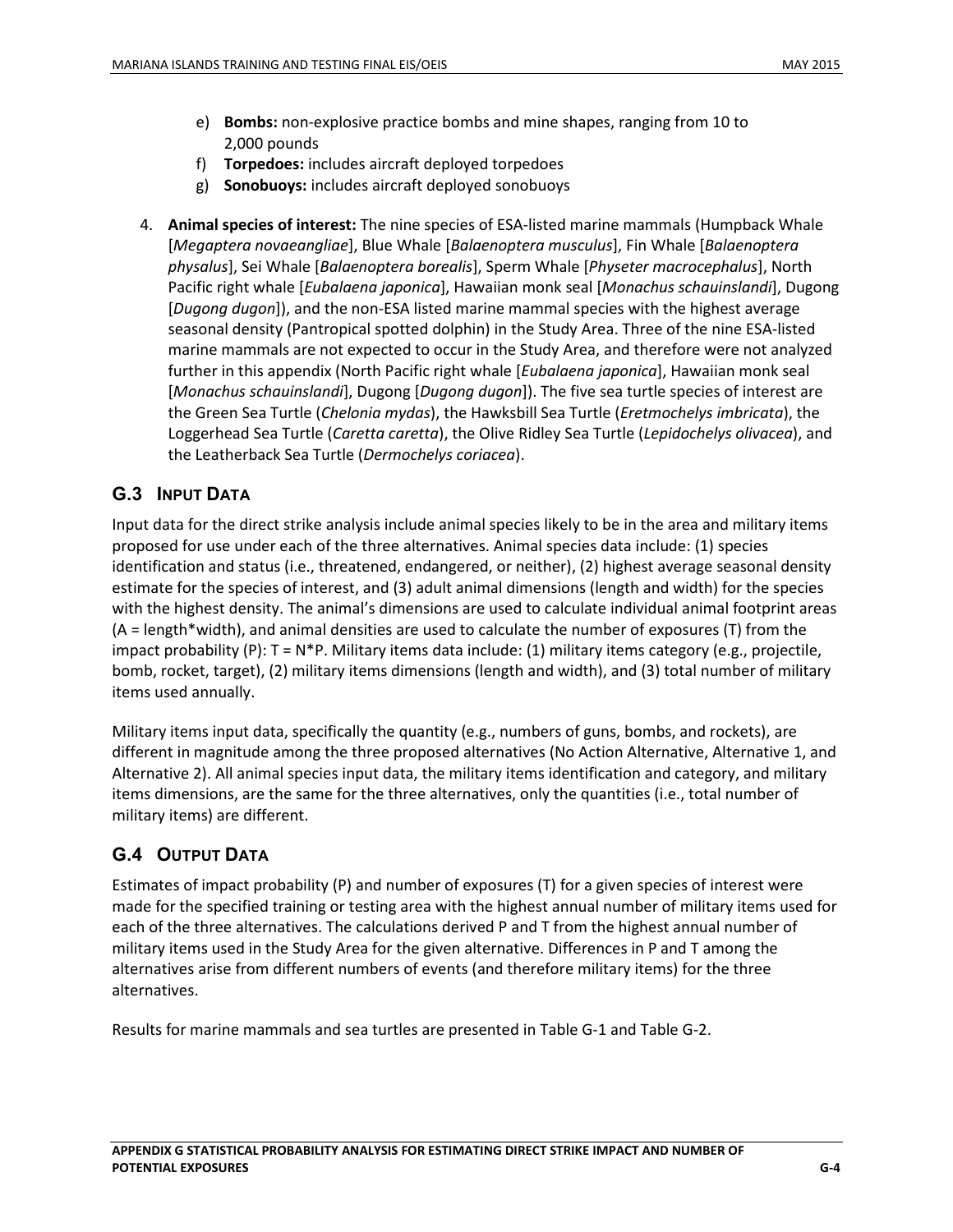<span id="page-8-0"></span>

| <b>Mariana Islands Training and Testing Study Area</b> |                  |                      |                      |                  |                      |                      |
|--------------------------------------------------------|------------------|----------------------|----------------------|------------------|----------------------|----------------------|
| <b>Species</b>                                         | <b>Training</b>  |                      |                      | <b>Testing</b>   |                      |                      |
|                                                        | <b>No Action</b> | <b>Alternative 1</b> | <b>Alternative 2</b> | <b>No Action</b> | <b>Alternative 1</b> | <b>Alternative 2</b> |
| <b>Humpback</b><br>Whale                               | 0.000012         | 0.000040             | 0.000038             | < 0.000001       | 0.000001             | 0.000001             |
| <b>Blue Whale</b>                                      | < 0.000001       | 0.000001             | 0.000001             | < 0.000001       | < 0.000001           | < 0.000001           |
| Fin Whale                                              | < 0.000001       | 0.000001             | 0.000001             | < 0.000001       | < 0.000001           | < 0.000001           |
| Sei Whale                                              | < 0.000001       | 0.000013             | 0.000013             | < 0.000001       | < 0.000001           | < 0.000001           |
| Sperm Whale                                            | 0.000034         | 0.000107             | 0.000110             | 0.000001         | 0.000003             | 0.000003             |
| Pantropical<br>Spotted<br>Dolphin <sup>1</sup>         | 0.000049         | 0.000156             | 0.000161             | < 0.000001       | 0.000003             | 0.000003             |

#### **Table G-1: Estimated Marine Mammal Exposures from Direct Strike of Munitions and Other Items by Alternative**

<span id="page-8-1"></span><sup>1</sup> This is the non-Endangered Species Act-listed marine mammal species with the highest average seasonal density in the training and testing area of interest.

#### **Table G-2: Estimated Sea Turtle Exposures from Direct Strike of Military Expended Materials by Area and Alternative**

| <b>Mariana Islands Training and Testing Study Area</b>    |                  |                      |                      |                  |                      |                      |  |
|-----------------------------------------------------------|------------------|----------------------|----------------------|------------------|----------------------|----------------------|--|
| Nearshore Area (Study Area shallower than 200 meters [m]) |                  |                      |                      |                  |                      |                      |  |
| <b>Species</b>                                            | <b>Training</b>  |                      |                      | <b>Testing</b>   |                      |                      |  |
|                                                           | <b>No Action</b> | <b>Alternative 1</b> | <b>Alternative 2</b> | <b>No Action</b> | <b>Alternative 1</b> | <b>Alternative 2</b> |  |
| Green Sea<br>Turtle                                       | 0.00092          | 0.00231              | 0.00231              | 0.00001          | 0.00005              | 0.00005              |  |
| Hawksbill<br>Sea Turtle                                   | 0.00005          | 0.00014              | 0.00014              | < 0.00001        | < 0.00001            | < 0.00001            |  |
| Loggerhead<br>Sea Turtle                                  | < 0.00001        | < 0.00001            | < 0.00001            | < 0.00001        | < 0.00001            | < 0.00001            |  |
| Olive Ridley<br>Sea Turtle                                | < 0.00001        | < 0.00001            | < 0.00001            | < 0.00001        | < 0.00001            | < 0.00001            |  |
| Leatherback<br>Sea Turtle                                 | < 0.00001        | < 0.00001            | < 0.00001            | < 0.00001        | < 0.00001            | < 0.00001            |  |
| Open Ocean (Study Area deeper than 200 m)                 |                  |                      |                      |                  |                      |                      |  |
|                                                           | <b>Training</b>  |                      |                      | <b>Testing</b>   |                      |                      |  |
| <b>Species</b>                                            | <b>No Action</b> | <b>Alternative 1</b> | <b>Alternative 2</b> | <b>No Action</b> | <b>Alternative 1</b> | <b>Alternative 2</b> |  |
| All Turtle<br>Species                                     | < 0.00001        | < 0.00001            | < 0.00001            | < 0.00001        | < 0.00001            | < 0.00001            |  |